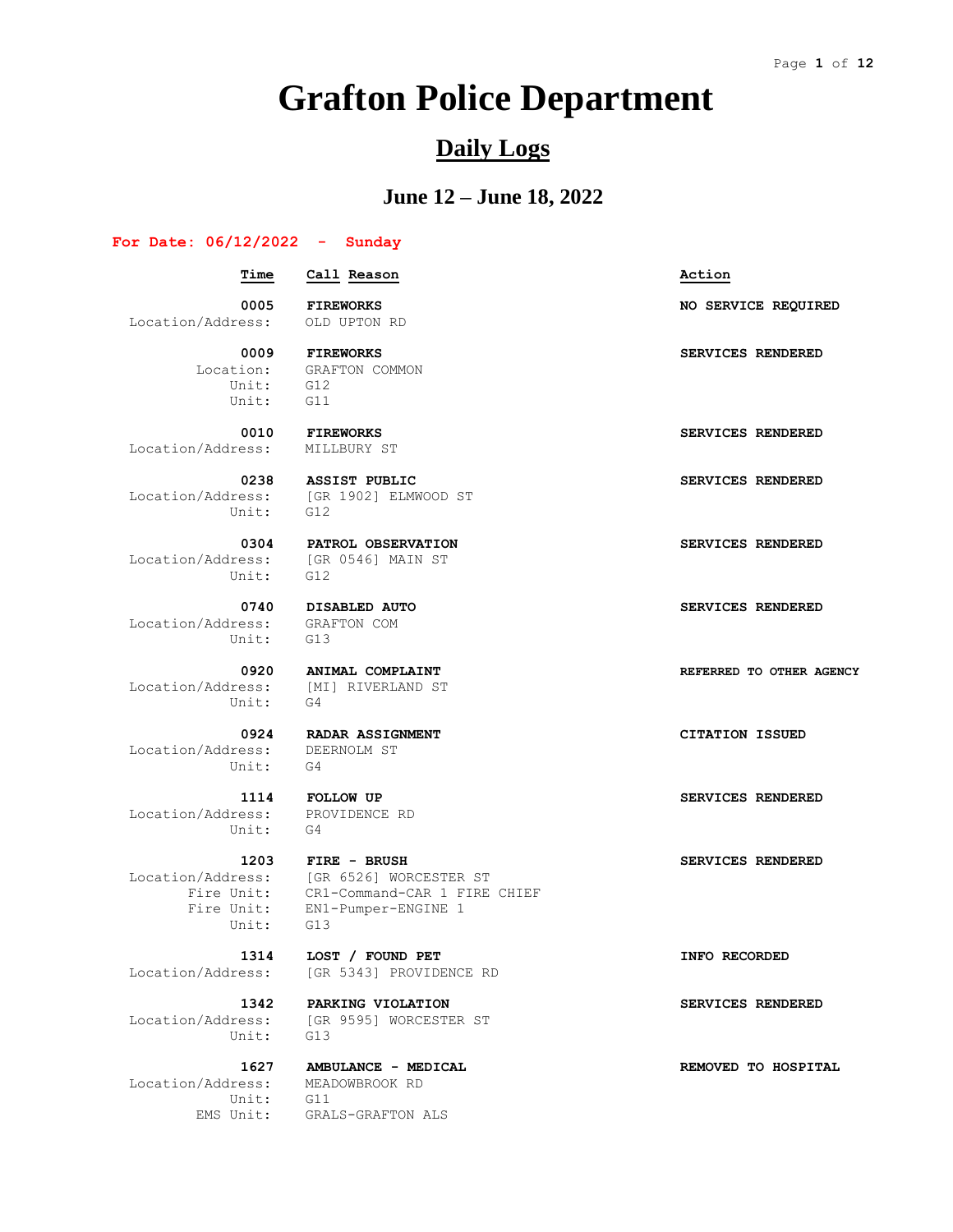|                                          | 1645 ANIMAL COMPLAINT                        | <b>INVESTIGATED</b>      |
|------------------------------------------|----------------------------------------------|--------------------------|
| Unit: G13                                | Vicinity of: [GR 5550] WORCESTER ST          |                          |
|                                          |                                              |                          |
|                                          | 1647 ERRATIC OPERATOR                        | <b>INVESTIGATED</b>      |
| Unit:                                    | Location/Address: [GR 79521] UPTON ST<br>G11 |                          |
|                                          |                                              |                          |
| 1716                                     | <b>THREATENING</b>                           | <b>INVESTIGATED</b>      |
| Location/Address: PROVIDENCE RD<br>Unit: | G11                                          |                          |
|                                          |                                              |                          |
|                                          | 1805 NOTIFICATION                            | <b>SERVICES RENDERED</b> |
| Location/Address: CARROLL RD             |                                              |                          |
|                                          | 1835 ERRATIC OPERATOR                        | <b>INVESTIGATED</b>      |
| Location/Address:                        | WORCESTER ST                                 |                          |
| 2240                                     |                                              |                          |
| Location/Address:                        | ACCIDENT - PERSONAL INJURY<br>MASS PIKE E    | <b>SERVICES RENDERED</b> |
|                                          | Fire Unit: EN1-Pumper-ENGINE 1               |                          |
|                                          | Fire Unit: R1-Heavy Rescue-RESCUE 1          |                          |
|                                          | EMS Unit: GRALS-GRAFTON ALS                  |                          |
|                                          | Fire Unit: CR1-Command-CAR 1 FIRE CHIEF      |                          |
|                                          | 2246 WARRANT SERVICE                         | <b>ARREST - CUSTODY</b>  |
| Location/Address: UPTON ST               |                                              |                          |
| Unit: G10                                |                                              |                          |
| Unit: G12                                |                                              |                          |
|                                          | Refer To Arrest: 22-81-AR                    |                          |
|                                          | Arrest: BERMEJO BONILLA, JUAN P              |                          |
|                                          | Address: 99 UPTON ST Apt. #A GRAFTON, MA     |                          |
| Aae:                                     | 23                                           |                          |
|                                          |                                              |                          |

Charges: PROBATION WARRANT(#2166CR000972) FOR TEMPORARY CUSTODY

#### **For Date: 06/13/2022 - Monday**

Location/Address: CANTON CT

0222 **ALARM - FIRE - RESIDENTIAL** SERVICES RENDERED Fire Unit: EN2-Pumper-ENGINE 2

 **0323 AMBULANCE - MEDICAL - EMD REMOVED TO HOSPITAL** Location/Address: PROVIDENCE RD EMS Unit: GRALS-GRAFTON ALS Unit: G10

 Location/Address: [GR 58] WORCESTER ST Unit: G12

 Location/Address: FITZPATRICK RD Unit: G12

 **0745 MOTOR VEHICLE STOP VERBAL WARNING** Location/Address: [GR 4937] WORCESTER ST Unit: G12

 Location/Address: [GR 2124] CRESCENT ST Unit: G10 Unit: G12 EMS Unit: GRALS-GRAFTON ALS

0626 **ACCIDENT - HIT & RUN SERVICES RENDERED** 

 **0721 ALARM - BURGLAR INVESTIGATED**

 **0812 AMBULANCE - MEDICAL REMOVED TO HOSPITAL**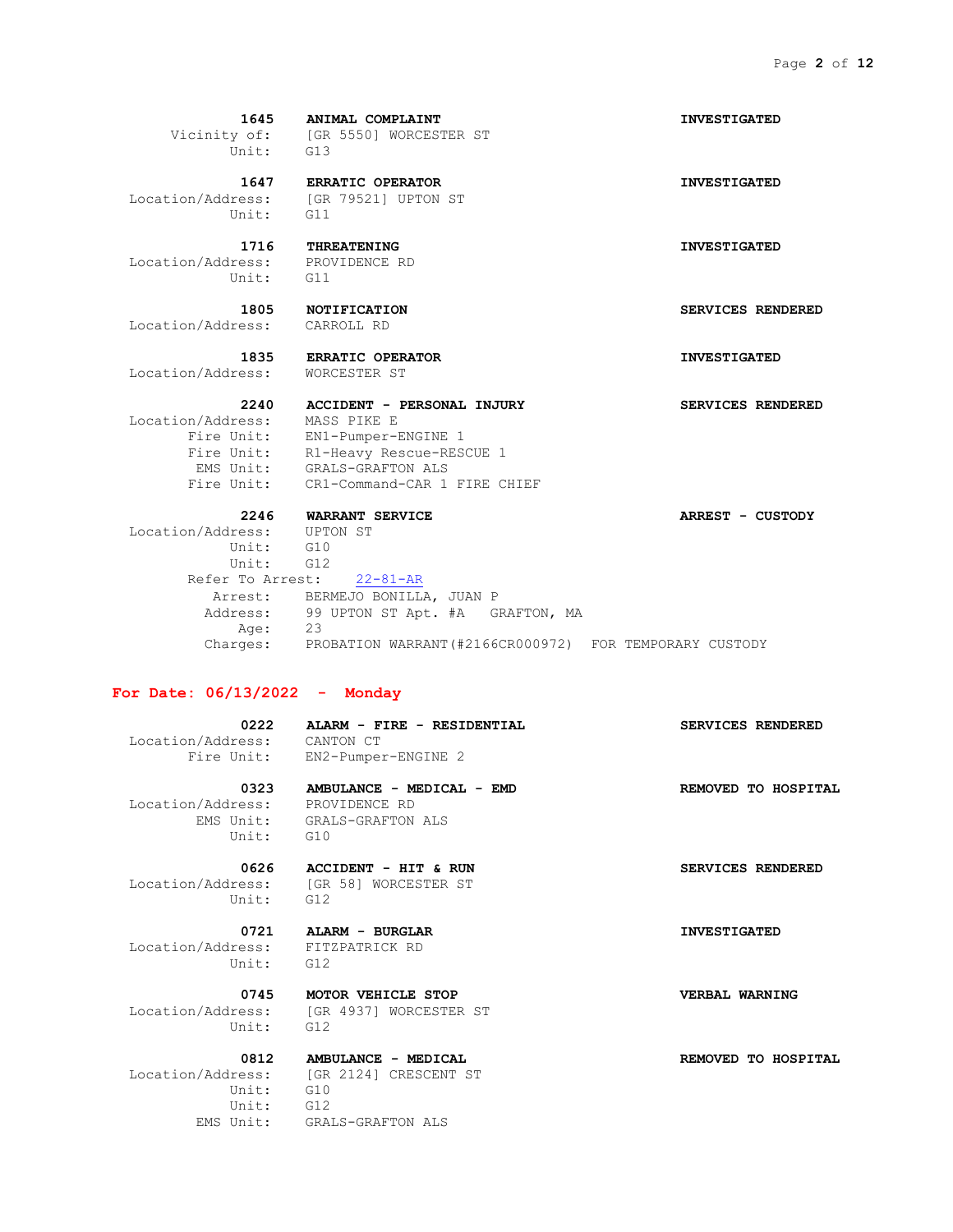Location/Address: [MF] WEST ST Unit: G6  **0854 ALARM - BURGLAR INVESTIGATED** Location/Address: FITZPATRICK RD Unit: G12  **0947 AMBULANCE - MEDICAL SERVICES RENDERED** Location/Address: NORTH ST Unit: G12 EMS Unit: GRALS-GRAFTON ALS Unit: G6 Unit: G10  **1050 AMBULANCE - MEDICAL REFERRED TO OTHER AGENCY** Location/Address: [MI] MAIN ST  **1051 MOTOR VEHICLE STOP CITATION ISSUED** Location/Address: [GR 4424] WORCESTER ST Unit: G10  **1257 ASSIST PUBLIC SERVICES RENDERED** Location/Address: [GR 5343] PROVIDENCE RD Unit: G10

 Location/Address: OVERLOOK ST + HIGH ST Unit: G12

Unit: G12

 Location/Address: SEAVER FARM LN Unit: G9

Location/Address: Unit: G13

 Location/Address: CROSS ST Unit: G9

 Location/Address: MILLBURY ST Unit: G9

 Location/Address: MILLBURY ST Unit: G9

Unit: G9

Unit: G9

 **0834 TRANSPORT PRISONER SERVICES RENDERED**

 **1312 DISABLED AUTO INVESTIGATED**

 **1350 TRAFFIC CONTROL SERVICES RENDERED** Location/Address: [GR 5425] PROVIDENCE RD

 **1457 ALARM - BURGLAR INVESTIGATED**

 **1501 AMBULANCE - MEDICAL REMOVED TO HOSPITAL** EMS Unit: GRALS-GRAFTON ALS

 **1814 FOLLOW UP SERVICES RENDERED** Location/Address: [GR 5343] PROVIDENCE RD

 **1922 MOTOR VEHICLE STOP VERBAL WARNING**

 **1936 MOTOR VEHICLE STOP VERBAL WARNING**

 **1951 FOLLOW UP SERVICES RENDERED** Location/Address: [GR 5343] PROVIDENCE RD

 **2057 MOTOR VEHICLE STOP CITATION ISSUED** Location/Address: WORCESTER ST + AIRPORT RD

 **1715 CUSTODY DISPUTE SERVICES RENDERED**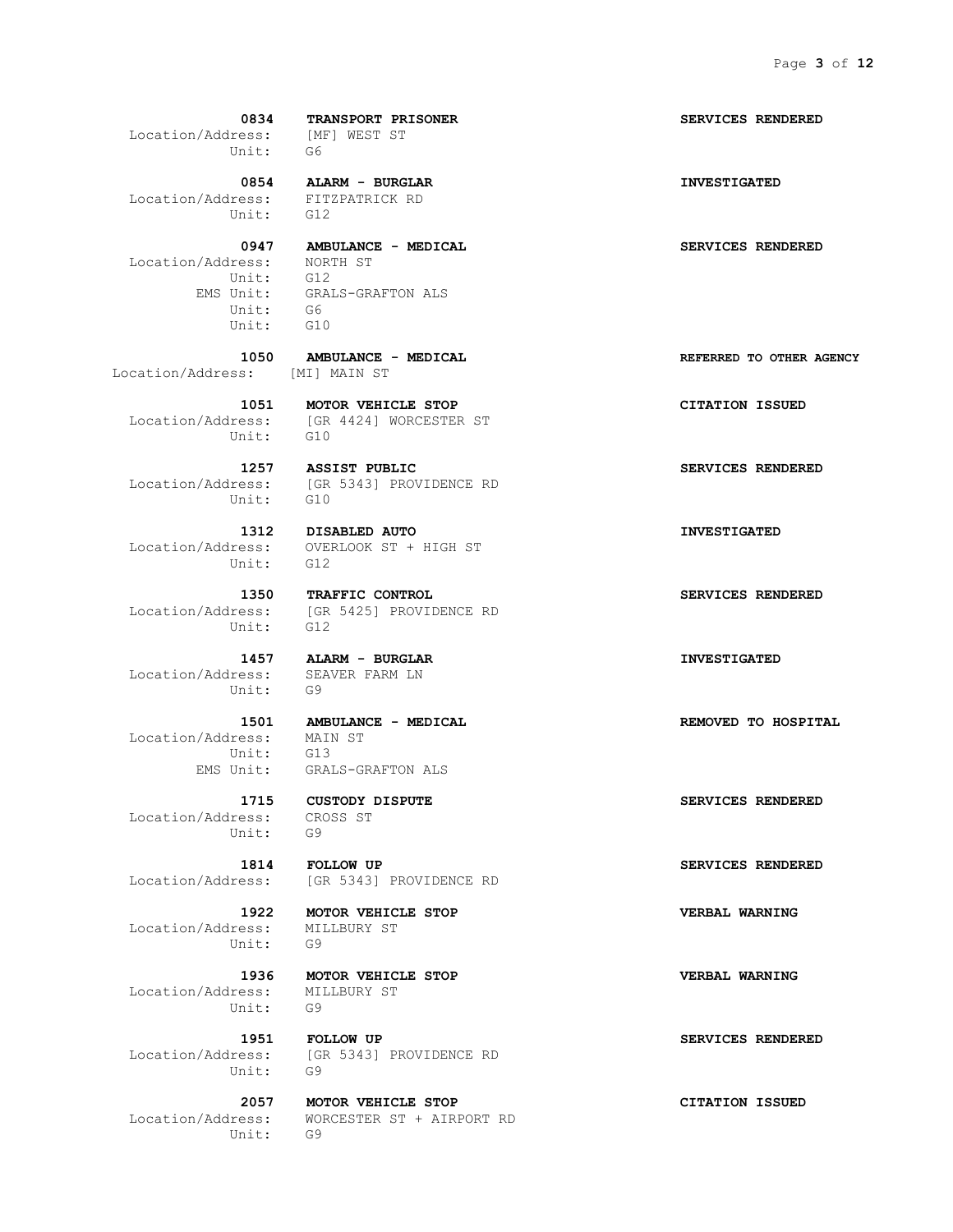**2144 ERRATIC OPERATOR AREA SEARCH NEGATIVE** Location/Address: GRAFTON COM Unit: G9

 **2210 MOTOR VEHICLE STOP CITATION ISSUED** Location/Address: PROVIDENCE RD Unit: G9

 **2229 SUSPICIOUS AUTO INVESTIGATED** Location/Address: [GR 237] MAIN ST

Unit: G9

 **2330 SUSPICIOUS PERSON SERVICES RENDERED** Location/Address: [GR 5425] PROVIDENCE RD Unit: G9

#### **For Date: 06/14/2022 - Tuesday**

 **0036 MOTOR VEHICLE STOP ARREST - CUSTODY** Location/Address: [GR 9036] WORCESTER ST Unit: G9 Unit: G10 Refer To Arrest: 22-82-AR Arrest: PEREZ-CHACON, YORLENI E Address: 9 WESSON ST NORTH GRAFTON, MA Age: 22 Charges: OUI-LIQUOR OR .08% NEGLIGENT OPERATION OF MOTOR VEHICLE ALCOHOL IN MV, POSSESS OPEN CONTAINER OF MARKED LANES VIOLATION

 **0232 ANIMAL COMPLAINT SERVICES RENDERED** Location/Address: PROVIDENCE RD Unit: G10

 **0934 DISABLED AUTO INVESTIGATED**

 Location/Address: BEDFORD DR Unit: G12

1101 **RADAR ASSIGNMENT SERVICES RENDERED**  Location/Address: MILLBURY ST + PROVIDENCE RD Unit: G10

Unit: G12

Location/Address: MILFORD RD + PROVIDENCE RD

Unit: G10

Location/Address: [GR 5425] PROVIDENCE RD

 Location/Address: BRUCE ST Unit: G12

 **1549 MOTOR VEHICLE STOP VERBAL WARNING** Location/Address: MILFORD RD + TAFT MILL RD Unit: G4

 Location/Address: WORCESTER ST Unit: G13

 **1557 ACCIDENT - HIT & RUN INVESTIGATED**

 **1354 TRAFFIC CONTROL SERVICES RENDERED**

 **1357 WIRES DOWN INVESTIGATED**

 **1127 MOTOR VEHICLE STOP VERBAL WARNING**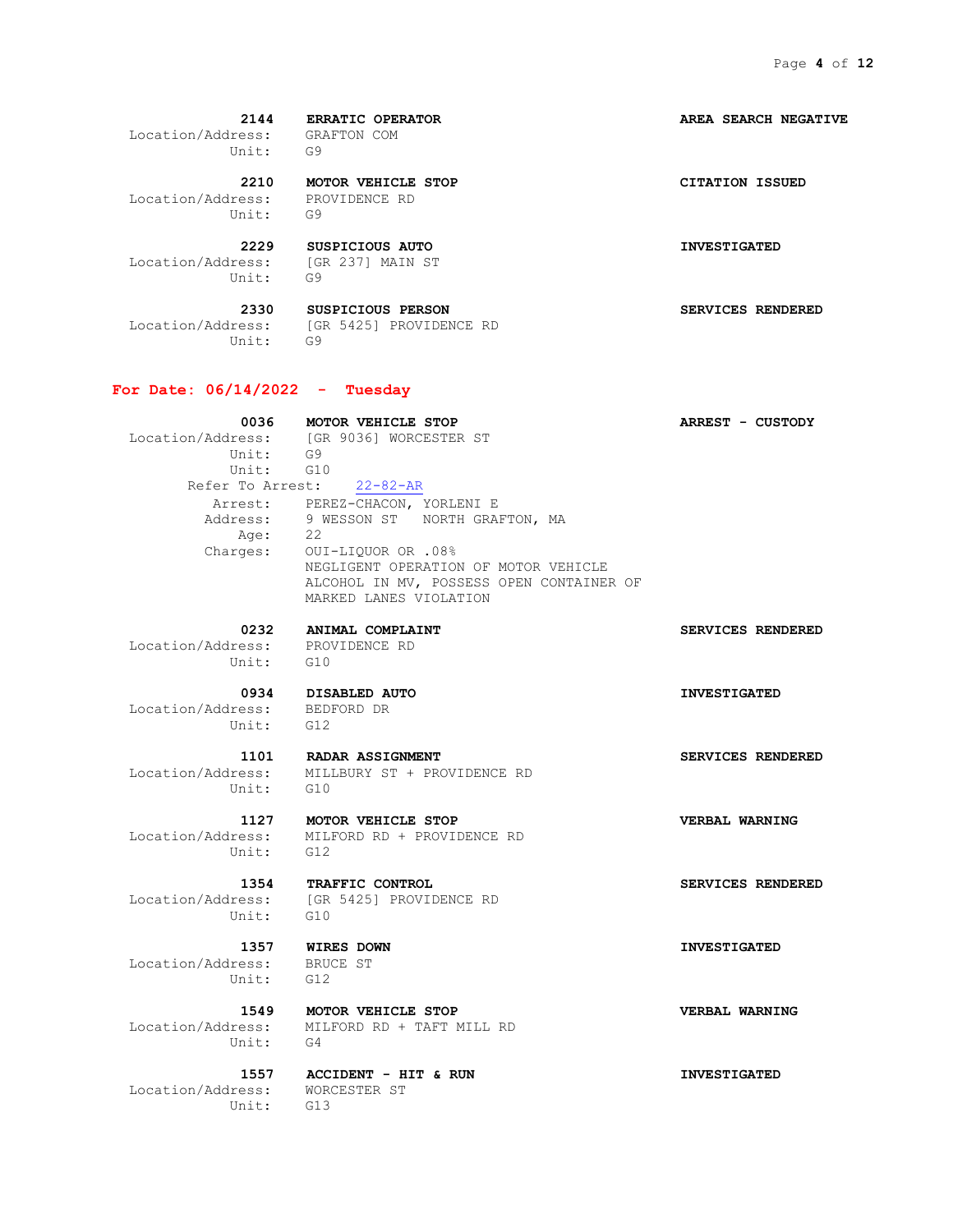**1559 LOST OR FOUND ARTICLE INFO RECORDED** Location/Address: [GR 5425] PROVIDENCE RD  **1601 MOTOR VEHICLE STOP VERBAL WARNING** Location/Address: MILFORD RD + TAFT MILL RD Unit: G4  **1614 MOTOR VEHICLE STOP CITATION ISSUED** Location/Address: MILFORD RD Unit: G4 1737 **AMBULANCE - MEDICAL REMOVED** TO HOSPITAL Location/Address: [GR 100] WORCESTER ST EMS Unit: GRALS-GRAFTON ALS Unit: G9  **1838 MOTOR VEHICLE STOP VERBAL WARNING** Location/Address: WORCESTER ST + KESSELL ST Unit: G8  **1858 MOTOR VEHICLE STOP VERBAL WARNING** Location/Address: WESTBORO RD Unit: G8  **1943 MOTOR VEHICLE STOP VERBAL WARNING** Location/Address: WORCESTER ST Unit: G4  **2028 MOTOR VEHICLE STOP CITATION ISSUED** Location/Address: WORCESTER ST Unit: G13  **2029 MOTOR VEHICLE STOP CITATION ISSUED** Location/Address: OLD WESTBORO RD Unit: G9  **2029 MOTOR VEHICLE STOP ARREST - SUMMONS** Location/Address: NORTH ST Unit: G4 Refer To Summons: 22-83-AR Charges: UNLICENSED OPERATION OF MV UNREGISTERED MOTOR VEHICLE  **2041 MOTOR VEHICLE STOP CITATION ISSUED** Location/Address: OLD WESTBORO RD Unit: G9  **2107 SUSPICIOUS AUTO INVESTIGATED** Location/Address: [GR 4649] GRAFTON COM Unit: G9 Unit: G8  **2132 FOLLOW UP INFO RECORDED** Location/Address: FALMOUTH DR Unit: G9  **2326 MOTOR VEHICLE STOP SERVICES RENDERED**

 Location/Address: DEERNOLM ST Unit: G10

Unit: G11

 **2329 MOTOR VEHICLE STOP VERBAL WARNING** Location/Address: [GR 5425] PROVIDENCE RD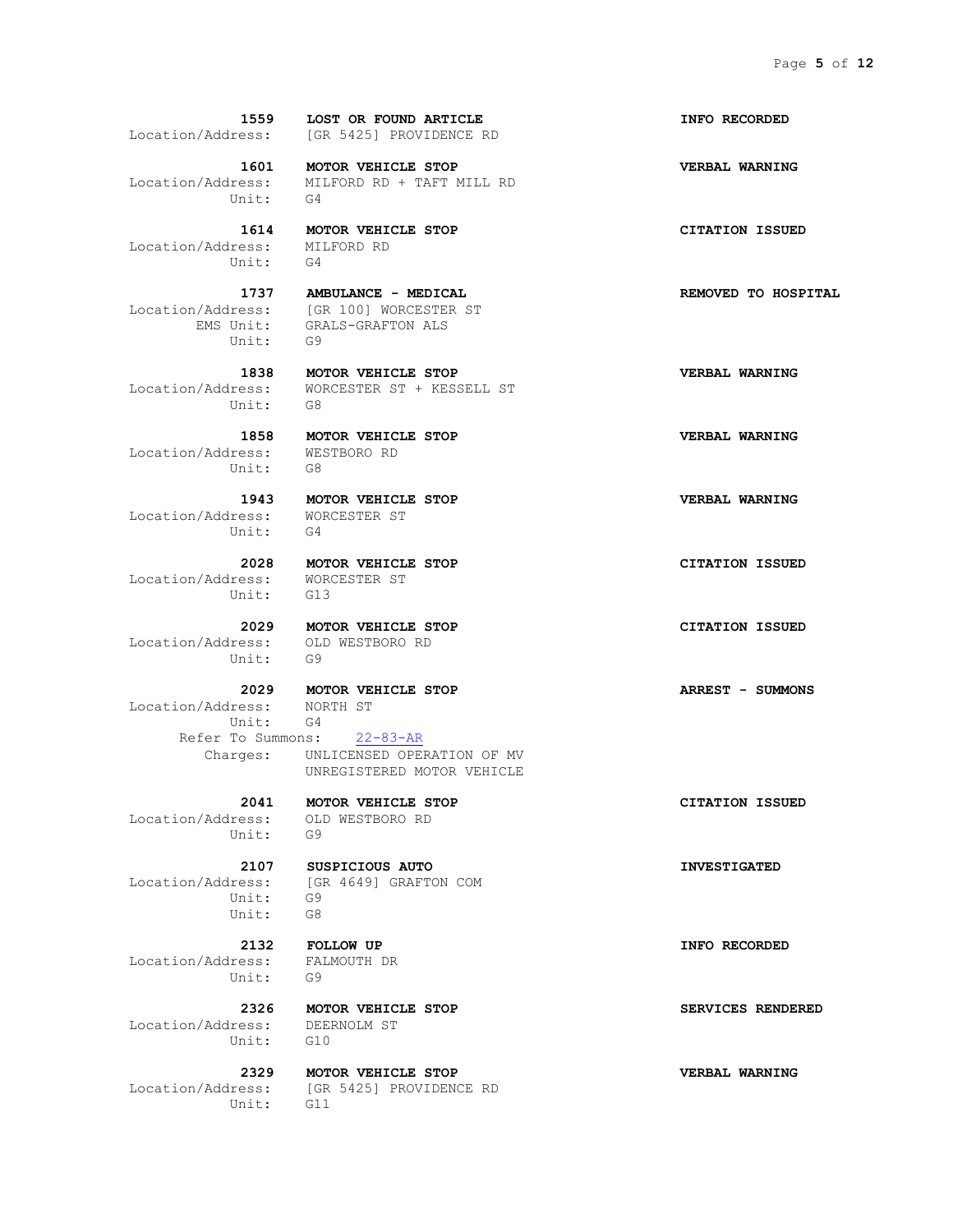**2359 PATROL OBSERVATION SERVICES RENDERED** Location/Address: [GR 9094] WORCESTER ST Unit: G11

**For Date: 06/15/2022 - Wednesday**

 Location/Address: [GR 237] MAIN ST Unit: G12 Unit: G11

 Location/Address: CRESCENT ST Unit: G12

 **0116 DISTURBANCE - LOUD NOISE SERVICES RENDERED**

 **0729 MOTOR VEHICLE STOP INVESTIGATED** Location/Address: UPTON ST + SIBLEY ST Unit: G12

 Location/Address: WOODSIDE DR Unit: G10

Location/Address: Unit: G12<br>Unit: G10 Unit:

Location/Address: [GR 58] WORCESTER ST

Location/Address: FAIRLAWN ST

Unit: G8

 **1740 HARASSMENT INVESTIGATED** Location/Address: Unit: G8

 Unit: G11 Unit: G8

 Location/Address: GRAFTON COM Unit:

 Location/Address: SNOW RD Unit: G8 Unit: G4

Unit: G8

 **1334 MOTOR VEHICLE - STOLEN NO SERVICE REQUIRED**

 **1732 MOTOR VEHICLE STOP VERBAL WARNING** Location/Address: PROVIDENCE RD + PULLARD RD

 **1908 AMBULANCE - MEDICAL PATIENT REFUSAL** Location/Address: STOCKWELL FARM RD EMS Unit: GRALS-GRAFTON ALS

 **1920 MOTOR VEHICLE STOP VERBAL WARNING**

 **1928 AMBULANCE - MEDICAL REMOVED TO HOSPITAL**

EMS Unit: GRALS-GRAFTON ALS

 **2015 ANIMAL COMPLAINT UNFOUNDED** Location/Address: MILFORD RD + NIPMUC RD

 **2037 PATROL OBSERVATION SERVICES RENDERED** Location/Address: [GR 5421] PROVIDENCE RD

0046 **PATROL OBSERVATION SERVICES RENDERED** 

 **1130 CITIZEN COMPLAINT SERVICES RENDERED**

 **1205 MISSING/LOST PERSON INVESTIGATED**

 **1658 HARASSMENT INFO RECORDED**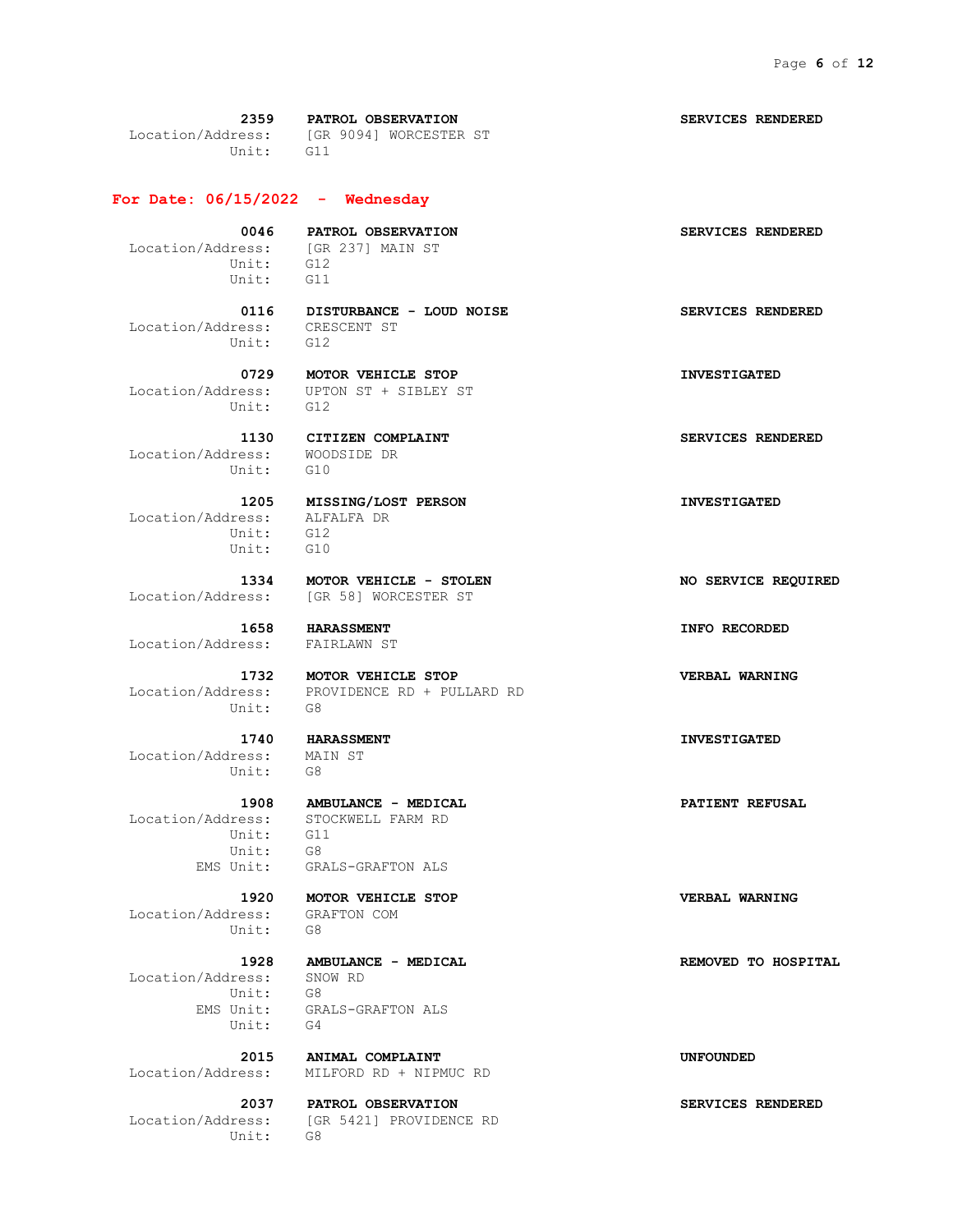**2112 KEEPING THE PEACE SERVICES RENDERED** Location/Address: MESSIER ST Unit: G4

 **2123 FOLLOW UP INFO RECORDED** Location/Address: WORCESTER ST

 **2136 MOTOR VEHICLE STOP VERBAL WARNING** Location/Address: WORCESTER ST Unit: G11

 Location/Address: [GR 5] WORCESTER ST Unit: G8

Location/Address: [GR 3020] UPTON ST

#### **For Date: 06/16/2022 - Thursday**

 Location/Address: WORCESTER ST Unit: G11

Unit: G11

Location/Address: [GR 1033] N MAIN ST

Location/Address: BRIGHAM HILL RD Unit: G11

Location/Address: CROSS ST

Unit: G6

Unit: G10

 Location/Address: CROSS ST Unit: G13

Unit: G10

 Location/Address: MAIN ST Fire Unit: CR2-Command-CAR 2 Unit: G13

 **0609 DISTURBANCE - LOUD NOISE REFERRED TO OTHER AGENCY**

0849 **ANIMAL COMPLAINT SERVICES RENDERED** Location/Address: [GR 319] BRIGHAM HILL RD

 **0915 SERVE SUMMONS INFO RECORDED INFO RECORDED INFO RECORDED** [GR 5343] PROVIDENCE RD

 **0934 MOTOR VEHICLE STOP CITATION ISSUED** Location/Address: BRIGHAM HILL RD + PROVIDENCE RD

 **1047 ALARM - BURGLAR INVESTIGATED** Location/Address: [GR 630] NORTH ST

Fire Unit: EN3-Pumper-ENGINE 3 Fire Unit: EN1-Pumper-ENGINE 1

 **1300 ASSIST PUBLIC REFERRED TO OTHER AGENCY** Location/Address: [GR 5343] PROVIDENCE RD

 **2157 MOTOR VEHICLE - STOLEN SERVICES RENDERED**

 **2314 ASSIST PUBLIC SERVICES RENDERED**

 **0103 MOTOR VEHICLE STOP VERBAL WARNING**

 **0536 RADAR ASSIGNMENT SERVICES RENDERED**

 **0616 NOTIFICATION SERVICES RENDERED**

 **1033 CIVIL DISPUTE SERVICES RENDERED**

 **1238 FIRE - GAS ODOR SERVICES RENDERED**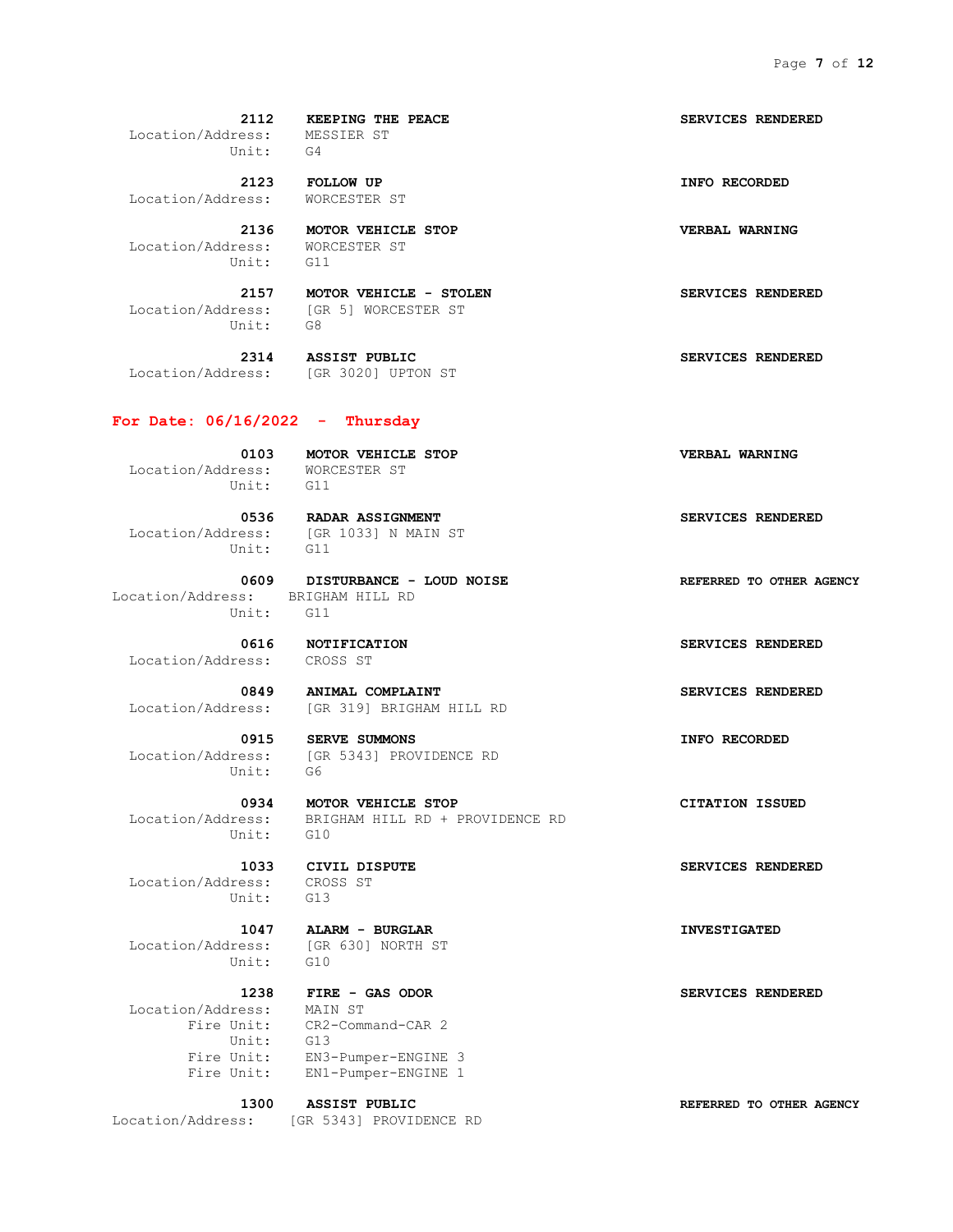**1325 CREDIT FRAUD / IDENTITY THEFT REFERRED TO OTHER AGENCY** Location/Address: FALMOUTH DR  **1345 DISTURBANCE - NEIGHBOR INVESTIGATED** Location/Address: ZGONIS DR Unit: G13 Unit: G4  **1511 SCAM/ATTEMPTED SCAM NO SERVICE REQUIRED** Location/Address: MERRIAM RD  **1533 HARASSMENT INFO RECORDED** Location/Address: LORDVALE BLVD  **1548 MOTOR VEHICLE STOP VERBAL WARNING** Location/Address: OLD WESTBORO RD Unit: G8  **1645 RADAR ASSIGNMENT SERVICES RENDERED** Location/Address: ELMWOOD ST Unit: G9  **1700 SUSPICIOUS AUTO INVESTIGATED** Location/Address: CHRISTMAS TREE LN Unit: G9 Unit: G11  **1738 MOTOR VEHICLE STOP VERBAL WARNING** Location/Address: OLD WESTBORO RD Unit: G11  **1751 MOTOR VEHICLE STOP CITATION ISSUED** Location/Address: OLD WESTBORO RD + NORTH ST Unit: G11  **1852 ACCIDENT - NO INJURIES CITATION ISSUED** Location/Address: PROVIDENCE RD Location/Address: PRO<br>Unit: G9  **1854 FOLLOW UP INFO RECORDED** Location/Address: PROVIDENCE RD  **1938 AMBULANCE - MEDICAL REMOVED TO HOSPITAL** Location/Address: FITZPATRICK RD Unit: G11 EMS Unit: GRALS-GRAFTON ALS Unit: G9  **2045 DISABLED AUTO SERVICES RENDERED** Location/Address: N MAIN ST + PERRY ST Unit: G11  **2115 MOTOR VEHICLE STOP VERBAL WARNING** Location/Address: MAIN ST Unit: G9

 **2205 ACCIDENT - HIT & RUN INVESTIGATED** Location/Address: PLEASANT ST + ELMWOOD ST Unit: G11 Unit: G9

Location/Address: MAGILL DR

Fire Unit: EN1-Pumper-ENGINE 1

 **2235 ALARM - FIRE - RESIDENTIAL SERVICES RENDERED**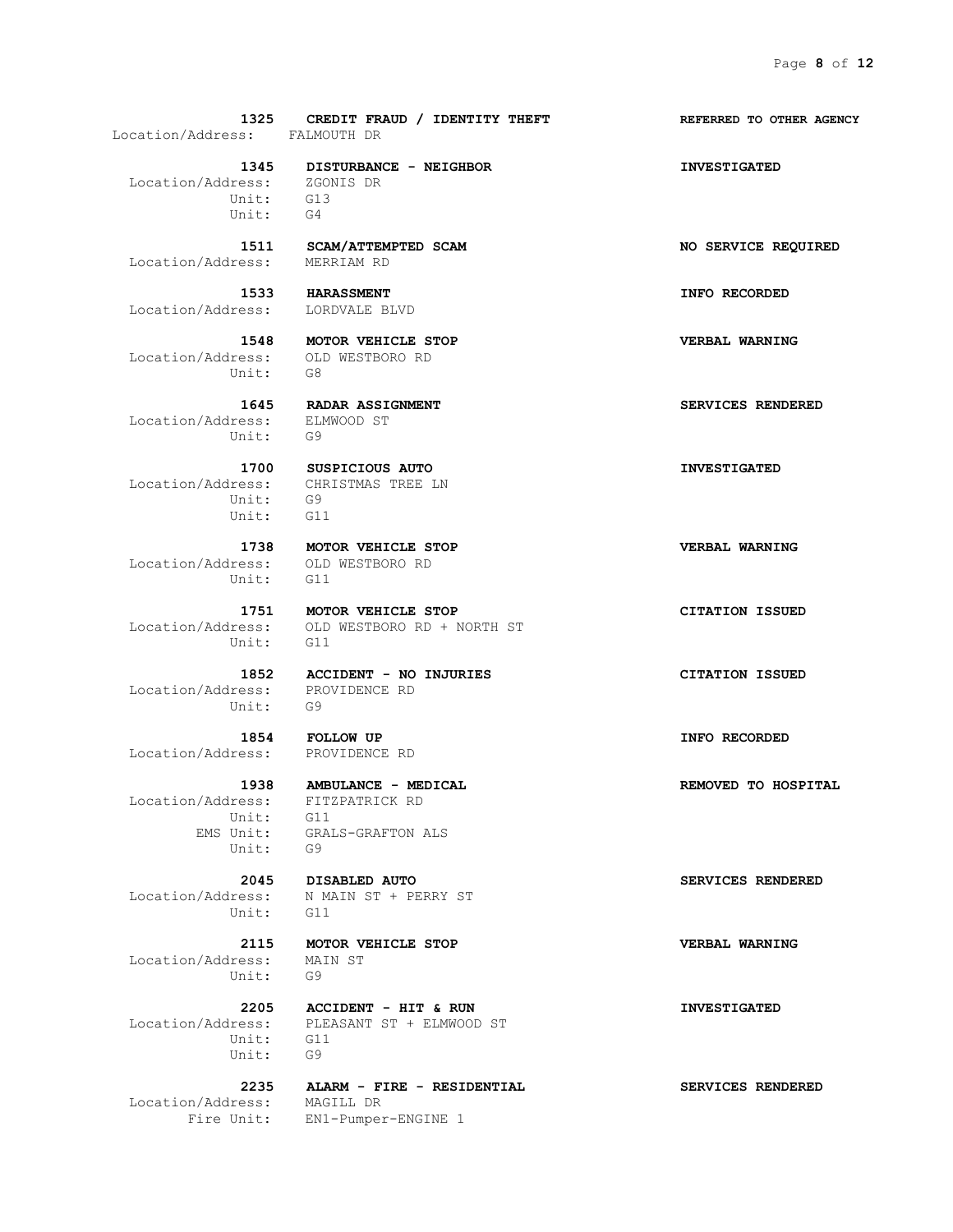**2349 ACCIDENT - NO INJURIES SERVICES RENDERED** Location/Address: BRIGHAM HILL RD Unit: G11 Unit: G3 EMS Unit: GRALS-GRAFTON ALS

#### **For Date: 06/17/2022 - Friday**

 **0042 MOTOR VEHICLE STOP VERBAL WARNING** Location/Address: [GR 4491] WORCESTER ST Unit: G11

 Location/Address: EAST ST Unit: G13

 **0739 WELL BEING CHECK SERVICES RENDERED**

 **0756 INVESTIGATION INFO RECORDED** Location/Address: [GR 5343] PROVIDENCE RD Unit: G6

 **0817 MOTOR VEHICLE STOP CITATION ISSUED** Location/Address: EAST ST Unit: G13

 Location/Address: PLEASANT ST Unit: G13

Location/Address: [GR 5343] PROVIDENCE RD

 Location/Address: PINE ST Unit: G4

Location/Address: Unit: G4 EMS Unit: GRALS-GRAFTON ALS

 **1156 CITIZEN COMPLAINT SERVICES RENDERED** Location/Address: [GR 3636] N MAIN ST

Location/Address: CARROLL RD

 Location/Address: STRATTON RD Unit: G13 Unit: G4

 EMS Unit: GRALS-GRAFTON ALS Fire Unit: M1-Other 1-M1 - UTILITY TRUCK Fire Unit: EN1-Pumper-ENGINE 1

 **1323 NOTIFICATION SERVICES RENDERED** Location/Address: [GR 5343] PROVIDENCE RD

Location/Address: UPTON ST

 **1441 ERRATIC OPERATOR SERVICES RENDERED**

 **1509 ANIMAL COMPLAINT SERVICES RENDERED**

Location/Address: PLEASANT ST + CHRISTOPHER DR

 **0843 ROAD HAZZARD AREA SEARCH NEGATIVE**

 **0920 LARCENY / THEFT NO SERVICE REQUIRED**

 **1111 MOTOR VEHICLE STOP VERBAL WARNING**

**1116 WELL BEING CHECK PATIENT REFUSAL**<br> **PATIENT REFUSAL**<br> **PATIENT REFUSAL** 

 **1157 SUSPICIOUS ACTIVITY SERVICES RENDERED**

 **1227 ACCIDENT - NO INJURIES INVESTIGATED**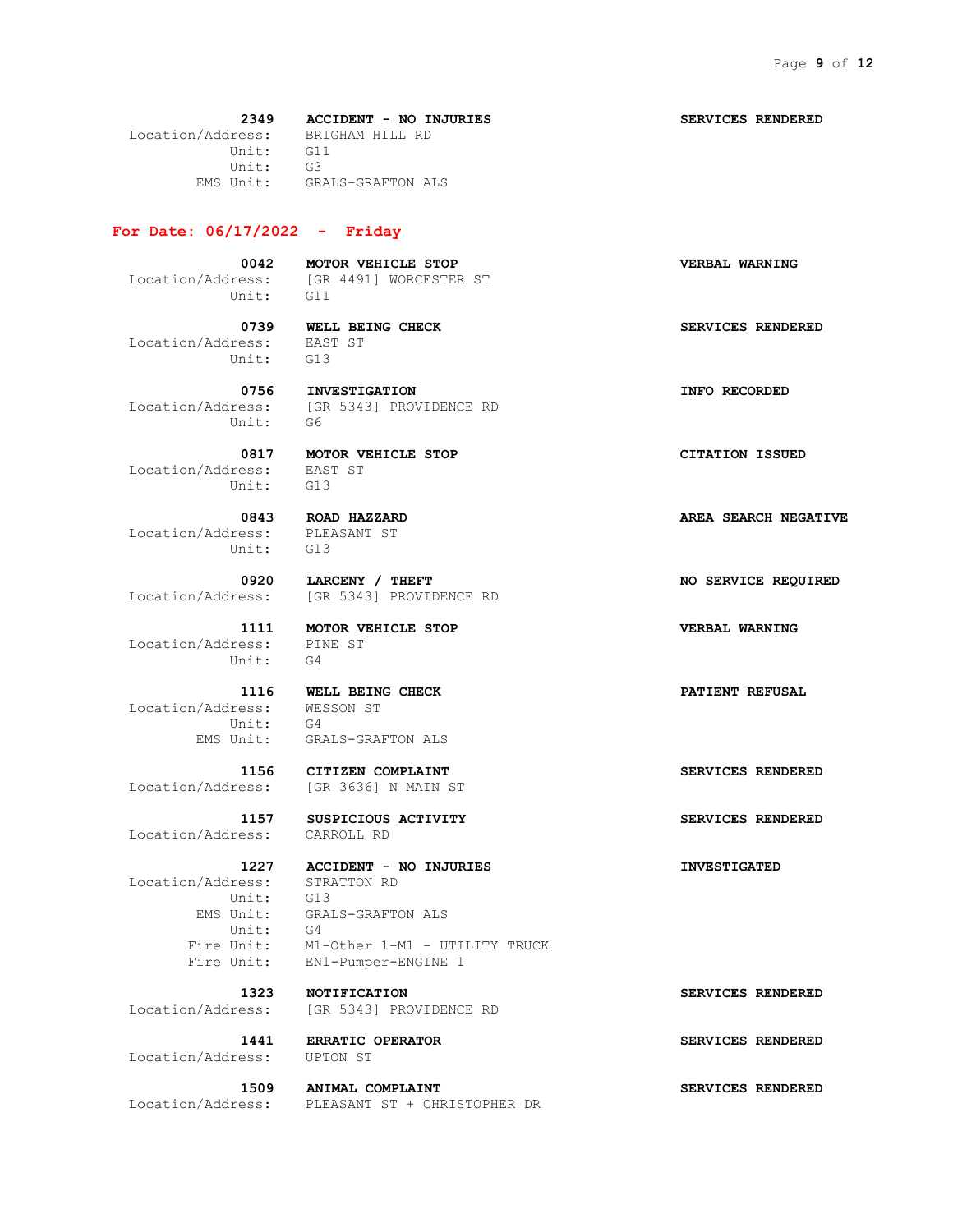**1548 ALARM - BURGLAR INVESTIGATED** Location/Address: [GR 218] WATERVILLE ST Unit: G9

Location: [MI] PARK AND RIDE

 Location/Address: N MAIN ST Unit: G11

Unit: G11

Unit:

Unit: G11

Unit: G11

 Location/Address: PULLARD RD Unit: G9 Unit: G11 EMS Unit: GRALS-GRAFTON ALS

Location/Address: [GR 2549] OLD WESTBORO RD

 Location/Address: WATERVILLE ST Unit: G11

Location/Address: [GR 9684] MAIN ST

 **2208 FIREWORKS INVESTIGATED** Location/Address: UPTON ST Unit: G11

 **2212 B & E INTO VEHICLE INVESTIGATED** Location/Address: CHESTNUT ST Unit: G9

#### **For Date: 06/18/2022 - Saturday**

 **0723 LOST OR FOUND ARTICLE INFO RECORDED** Location/Address: WILLARD ST

 **1616 ACCIDENT - NO INJURIES REFERRED TO OTHER AGENCY**

 **1625 MOTOR VEHICLE STOP CITATION ISSUED**

 **1633 MOTOR VEHICLE STOP CITATION ISSUED** Location/Address: N MAIN ST + PERRY ST

 **1708 ALARM - BURGLAR NO SERVICE REQUIRED** Location/Address: [GR 7664] BRIGHAM HILL RD Unit: G11

 **1739 CITIZEN COMPLAINT INVESTIGATED** Location/Address: [GR 2549] OLD WESTBORO RD<br>Unit: G9

 **1913 CITIZEN COMPLAINT INVESTIGATED** Location/Address: [GR 2549] OLD WESTBORO RD

 **1913 CITIZEN COMPLAINT INVESTIGATED** Location/Address: [GR 2549] OLD WESTBORO RD

 **1943 CITIZEN COMPLAINT INVESTIGATED** Location/Address: [GR 2549] OLD WESTBORO RD

 **1943 ACCIDENT - PROPERTY DAMAGE INVESTIGATED**

 **1948 CITIZEN COMPLAINT INVESTIGATED**

 **2101 FIREWORKS INVESTIGATED**

 **2158 ANIMAL COMPLAINT SERVICES RENDERED**

 **0814 ALARM - FIRE - RESIDENTIAL ACCIDENTAL/DEFECT ALARM**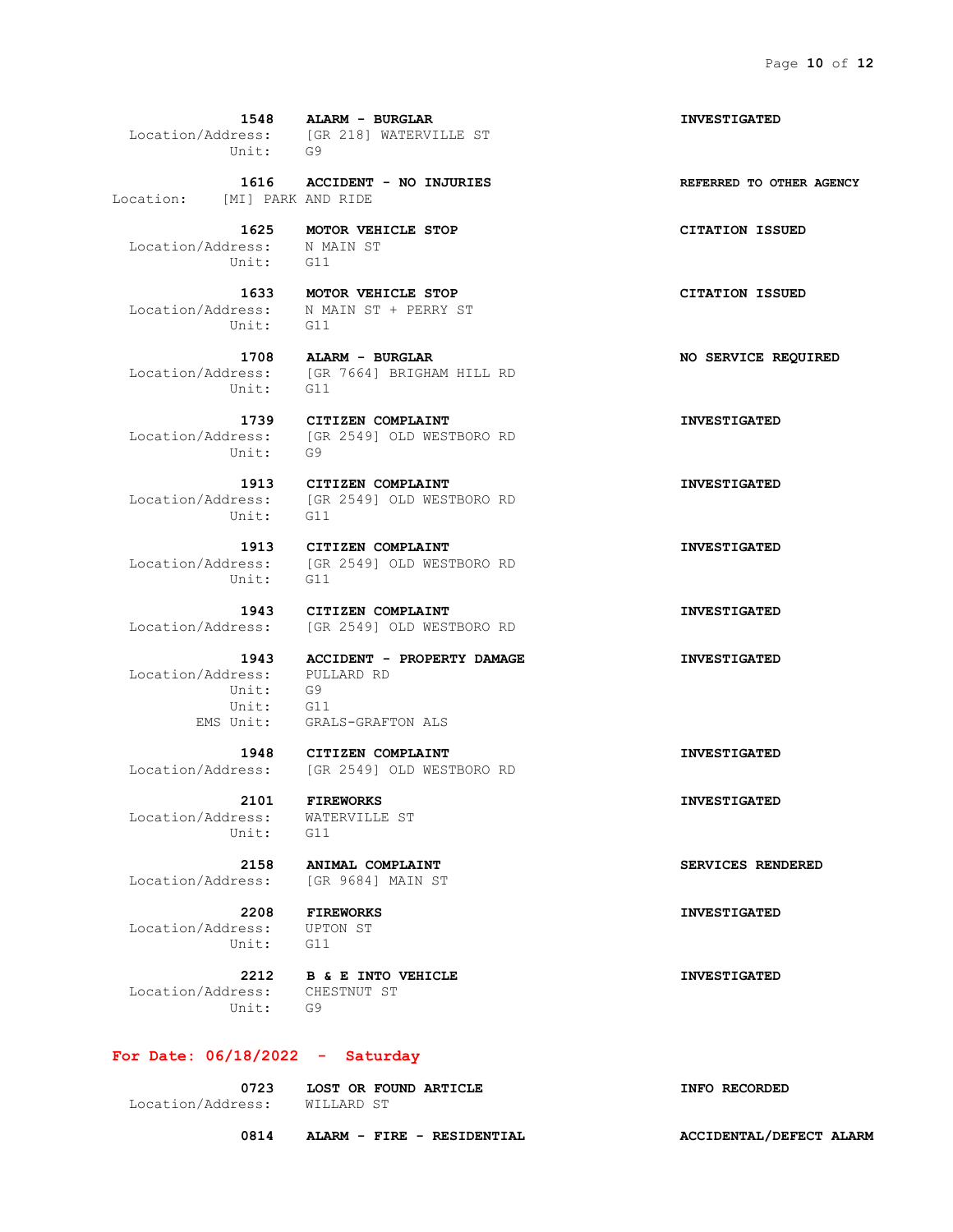Location/Address: WOODSIDE DR Fire Unit: CR1-Command-CAR 1 FIRE CHIEF EMS Unit: GRALS-GRAFTON ALS  **0844 ANIMAL COMPLAINT SERVICES RENDERED** Location/Address: [GR 295] PROVIDENCE RD Unit: G10  **1018 FOLLOW UP SERVICES RENDERED** Location/Address: [GR 0757] MILLBURY ST Unit: G9  **1020 PARKING VIOLATION CITATION ISSUED** Location/Address: GRAFTON COM Unit: G10 Unit: G9  **1023 MOTOR VEHICLE STOP CITATION ISSUED** Location/Address: MILFORD RD Unit: G13  **1038 MOTOR VEHICLE STOP CITATION ISSUED** Location/Address: MILLBURY ST + OAK RIDGE LN Unit: G13  **1045 MOTOR VEHICLE STOP CITATION ISSUED** Location/Address: OAK RIDGE LN Unit: G13  **1100 MOTOR VEHICLE STOP CITATION ISSUED** Location/Address: MILLBURY ST + FITZPATRICK RD Unit: G13  **1118 MOTOR VEHICLE STOP ARREST - SUMMONS** Location/Address: MILLBURY ST + OAK RIDGE LN Unit: G13 Unit: G4 Refer To Summons: 22-85-AR Charges: UNINSURED MOTOR VEHICLE SPEEDING RATE OF SPEED EXCEEDING POSTED LIMIT  **1150 MOTOR VEHICLE STOP CITATION ISSUED** Location/Address: OLD WESTBORO RD Unit: G13  **1204 MOTOR VEHICLE STOP CITATION ISSUED** Location/Address: OLD WESTBORO RD Unit: G13  **1213 MOTOR VEHICLE STOP CITATION ISSUED** Location/Address: OLD WESTBORO RD Unit: G13  **1233 SUSPICIOUS AUTO AREA SEARCH NEGATIVE** Location/Address: GLOUCESTER RD Unit: G4 Unit: G10  **1238 ALARM - CARBON MONOXIDE ACCIDENTAL/DEFECT ALARM** Location/Address: CROSS ST

Fire Unit: EN3-Pumper-ENGINE 3

Fire Unit: CR1-Command-CAR 1 FIRE CHIEF

Location/Address: MILFORD RD

 **1258 MOTOR VEHICLE STOP CITATION ISSUED**